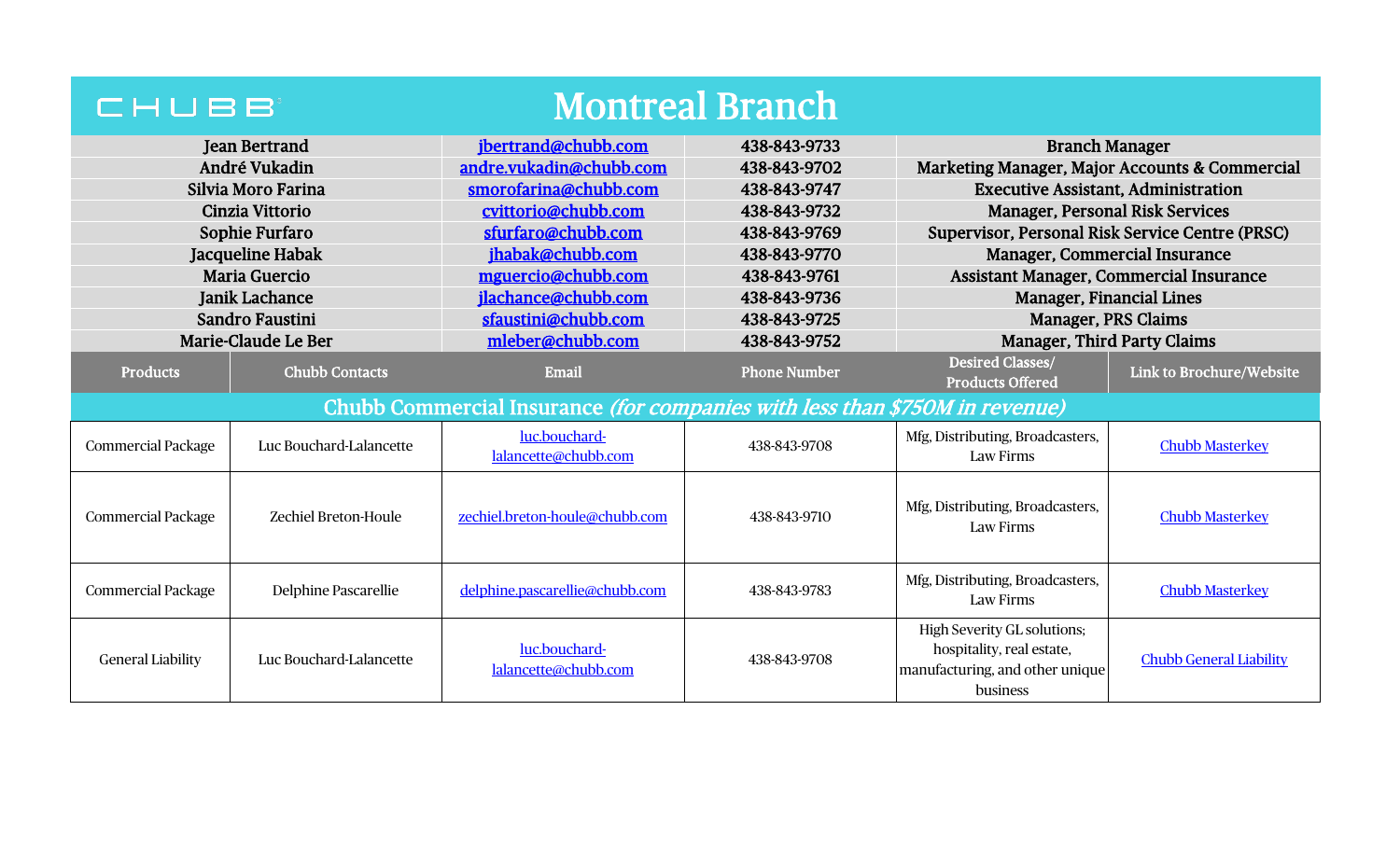| <b>General Liability</b>                   | Zechiel Breton-Houle        | zechiel.breton-houle@chubb.com | 438-843-9710 | <b>High Severity GL solutions;</b><br>hospitality, real estate,<br>manufacturing, and other unique<br>business | <b>Chubb General Liability</b>   |
|--------------------------------------------|-----------------------------|--------------------------------|--------------|----------------------------------------------------------------------------------------------------------------|----------------------------------|
| <b>General Liability</b>                   | Delphine Pascarellie        | delphine.pascarellie@chubb.com | 438-843-9783 | <b>High Severity GL solutions;</b><br>hospitality, real estate,<br>manufacturing, and other unique<br>business | <b>Chubb General Liability</b>   |
| Technology                                 | <b>Cara Martow</b>          | cmartow@chubb.com              | 438-843-9753 | Developers, Mfrs, Tech Svcs,<br>ISPs, Simulators                                                               | <b>Chubb Technology</b>          |
| Clean Technology                           | Maria Guercio               | mguercio@chubb.com             | 438-843-9761 | Manufacturers / technologies /<br>energy companies supporting<br>clean technologies                            | <b>Chubb CleanTech</b>           |
| <b>Life Sciences</b>                       | <b>Cara Martow</b>          | cmartow@chubb.com              | 438-843-9753 | Drugs, Medical Devices, Labs,<br><b>CROS</b>                                                                   | <b>Chubb Life Sciences</b>       |
| <b>Financial Institutions</b>              | <b>Alexandre Bisonnette</b> | abissonnette@chubb.com         | 438-843-9719 | Ins. Cos, Banks, Venture Cap,<br><b>TPAs, Asset Mgrs</b>                                                       | <b>Chubb FI</b>                  |
| Energy                                     | Nick Mumme                  | nmumme@chubb.com               | 438-843-9743 | Oil & Gas, Mining,<br>Power/Renewables                                                                         | <b>Chubb Energy</b>              |
| Boiler & Machinery/<br>Equipment Breakdown | Vicky Tucci                 | vtucci@chubb.com               | 438-843-9728 | Monoline and Package<br>Machinery Breakdown                                                                    | <b>Chubb Equipment Breakdown</b> |
| Umbrella/Excess                            | <b>Teresa Mazza</b>         | tmazza@chubb.com               | 647-798-2818 | Commercial Umbrella & Excess                                                                                   | <b>Chubb Umbrella Excess</b>     |
| Entertainment                              | <b>Audrey Belanger</b>      | audrey.belanger@chubb.com      | 438-843-9737 | Film and Television, Theatre,<br><b>Special Events</b>                                                         | <b>Chubb Entertainment</b>       |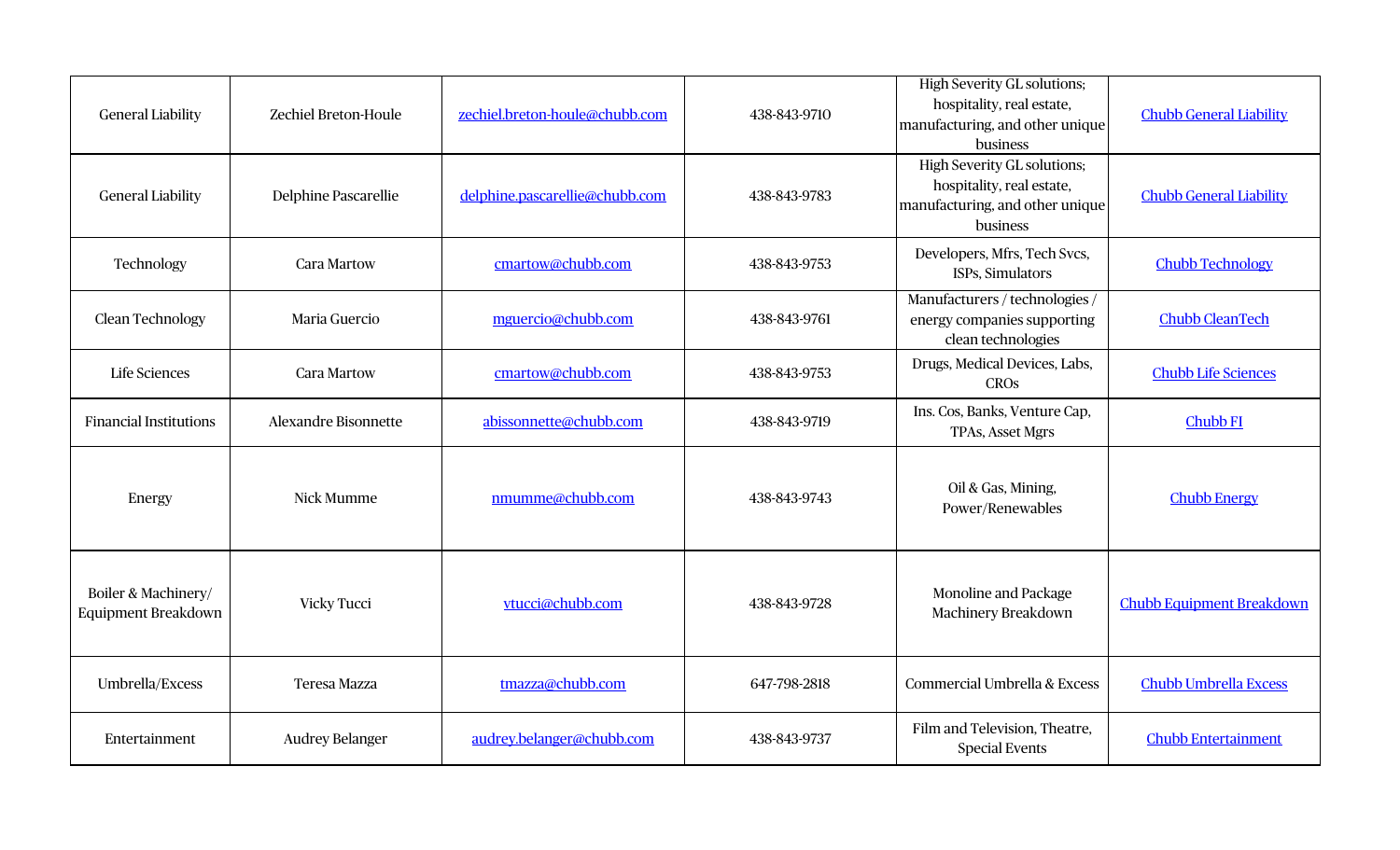| Marine/Inland Marine                                                  | Vicky Tucci             | vtucci@chubb.com                      | 438-843-9728 | Importers, Exporters, Mfrs,<br>Distrs, Common Carriers, 3rd<br>Party logistics, Contractors<br>Equip, Musical Instruments, Fine<br>Arts | <b>Chubb Marine</b>                 |  |  |
|-----------------------------------------------------------------------|-------------------------|---------------------------------------|--------------|-----------------------------------------------------------------------------------------------------------------------------------------|-------------------------------------|--|--|
| Property                                                              | Luc Bouchard-Lalancette | luc.bouchard-<br>lalancette@chubb.com | 438-843-9708 | Contractor, developer, owner or<br>homebuilder                                                                                          | <b>Chubb Property</b>               |  |  |
| Property                                                              | Zechiel Breton-Houle    | zechiel.breton-houle@chubb.com        | 438-843-9710 | Contractor, developer, owner or<br>homebuilder                                                                                          | <b>Chubb Property</b>               |  |  |
| Property                                                              | Delphine Pascarellie    | delphine.pascarellie@chubb.com        | 438-843-9783 | Contractor, developer, owner or<br>homebuilder                                                                                          | <b>Chubb Property</b>               |  |  |
| <b>Builder's Risk</b>                                                 | <b>Vicky Tucci</b>      | vtucci@chubb.com                      | 438-843-9728 | Contractor, developer, owner or<br>homebuilder                                                                                          | <b>Chubb Builders Risk</b>          |  |  |
| <b>Chubb Access</b><br>Commercial                                     |                         |                                       | 866-821-6660 | All eligible Commercial Lines of<br><b>Business</b>                                                                                     | <b>Chubb Access - Commercial</b>    |  |  |
| Chubb Major Accounts (for companies with more than \$750M in revenue) |                         |                                       |              |                                                                                                                                         |                                     |  |  |
| <b>Global Casualty, Excess</b>                                        |                         |                                       |              | Loss Sensitive Programs for GL<br>and AL, Excess Casualty, Wrap<br>Up, Lead or Excess; \$25M                                            | <b>Chubb Global Casualty</b>        |  |  |
| Specialty, Risk<br>Management                                         | André Vukadin           | andre.vukadin@chubb.com               | 438-843-9702 | capacity, Excess Casualty, Wrap<br>Up, Lead or Excess; \$25M<br>capacity, TPA Claim Management<br>Services                              | <b>Chubb Excess Specialty</b>       |  |  |
|                                                                       |                         |                                       |              |                                                                                                                                         | <b>Chubb ESIS</b>                   |  |  |
| <b>Chubb Personal Risk Services</b>                                   |                         |                                       |              |                                                                                                                                         |                                     |  |  |
| <b>Personal Risk Services</b>                                         | Julie-Anne Coyle        | jacoyle@chubb.com                     | 438-843-9749 | Homeowners, Auto, Valuable<br>Articles, Yacht, Group Personal<br><b>Excess</b>                                                          | <b>Chubb Personal Risk Services</b> |  |  |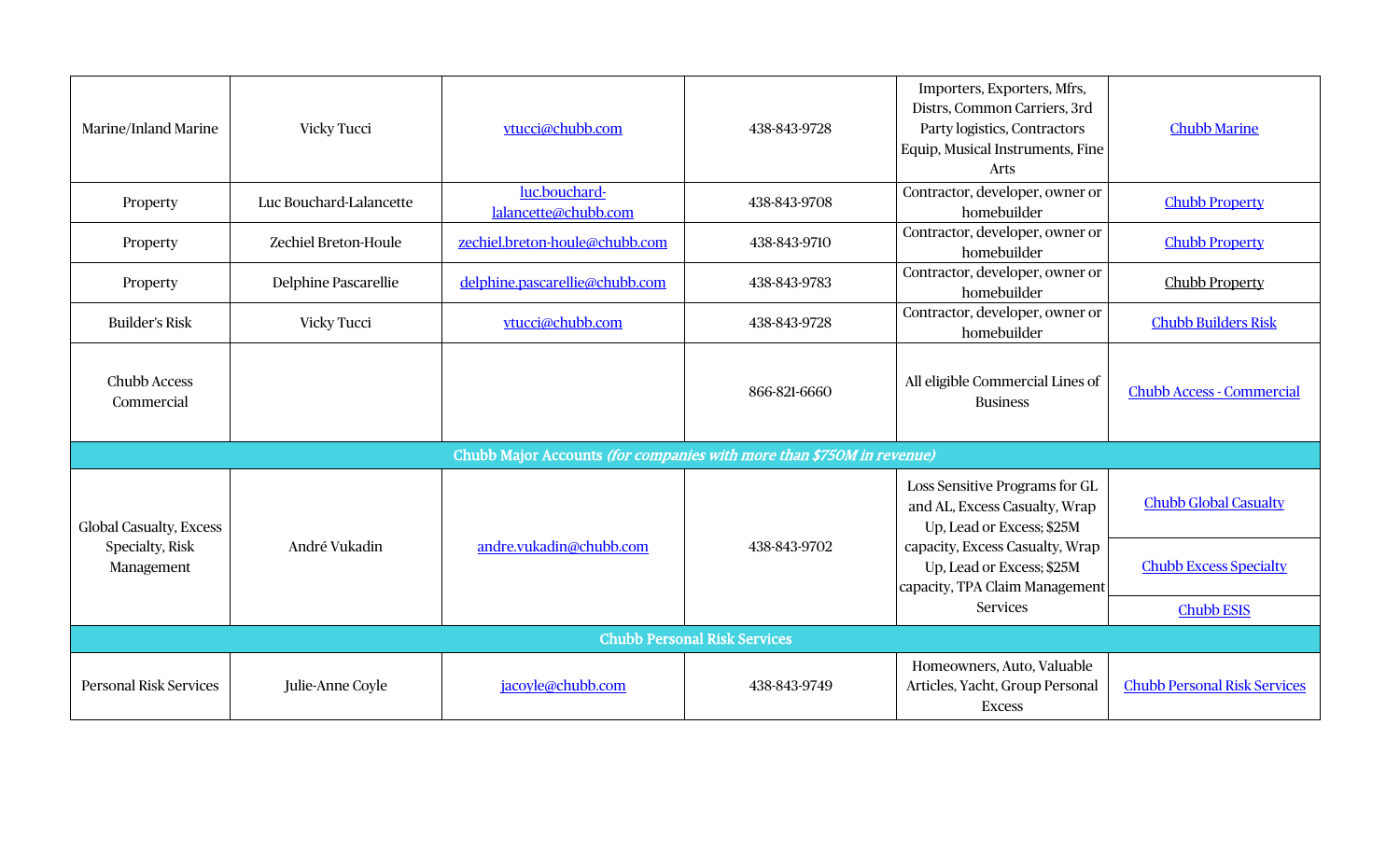| PRS Chubb Access                                                           |                       | accessPRS@chubb.com               | 855-728-4328                                | Homeowners, Auto, Valuable<br>Articles, Yacht, Group Personal<br><b>Excess</b>                                                     | <b>PRS Chubb Access</b>                     |
|----------------------------------------------------------------------------|-----------------------|-----------------------------------|---------------------------------------------|------------------------------------------------------------------------------------------------------------------------------------|---------------------------------------------|
|                                                                            |                       |                                   | <b>Accident &amp; Health (Special Risk)</b> |                                                                                                                                    |                                             |
| Business and Individual,<br><b>Travel Accident, Special</b><br><b>Risk</b> | Marie-Noelle Melançon | marie-noelle.melancon@chubb.com   | 438-843-9765                                | <b>Business Travel Accident,</b><br>Accidental Death &<br>Dismemberment, Critical Illness,<br>Student Accident, Student<br>Travel. | <b>Accident &amp; Health (Special Risk)</b> |
|                                                                            |                       |                                   | <b>Chubb Financial Lines</b>                |                                                                                                                                    |                                             |
| <b>Forefront Mgmt Liab</b><br>Private and<br>Not-for-Profit Cos.           | Geneviève Legault     | glegault@chubb.com                | 438-843-9750                                | D&O, EPL, Crime, Social<br>Engineering,<br>Cyber, Fiduciary, Misc. E&O,<br>Workplace Violence,<br>K&R, Employed Lawyers Prof.      | <b>Chubb Private Companies</b>              |
| <b>Forefront Mgmt Liab</b><br>Private and<br>Not-for-Profit Cos.           | Alexandre Blain       | ablain@chubb.com                  | 438-843-9713                                | D&O, EPL, Crime, Social<br>Engineering,<br>Cyber, Fiduciary, Misc. E&O,<br>Workplace Violence,<br>K&R, Employed Lawyers Prof.      | <b>Chubb Private Companies</b>              |
| <b>Forefront Mgmt Liab</b><br>Private and<br>Not-for-Profit Cos.           | Sarah-Josée Lamarre   | sarah-josee.<br>lamarre@chubb.com | 438-843-9731                                | D&O, EPL, Crime, Social<br>Engineering,<br>Cyber, Fiduciary, Misc. E&O,<br>Workplace Violence,<br>K&R, Employed Lawyers Prof.      | <b>Chubb Private Companies</b>              |
| Forefront Mgmt Liab<br>Private and<br>Not-for-Profit Cos.                  | Jessica Robichaud     | jessica.robichaud@chubb.com       | 438-843-9745                                | D&O, EPL, Crime, Social<br>Engineering,<br>Cyber, Fiduciary, Misc. E&O,<br>Workplace Violence,<br>K&R, Employed Lawyers Prof.      | <b>Chubb Private Companies</b>              |